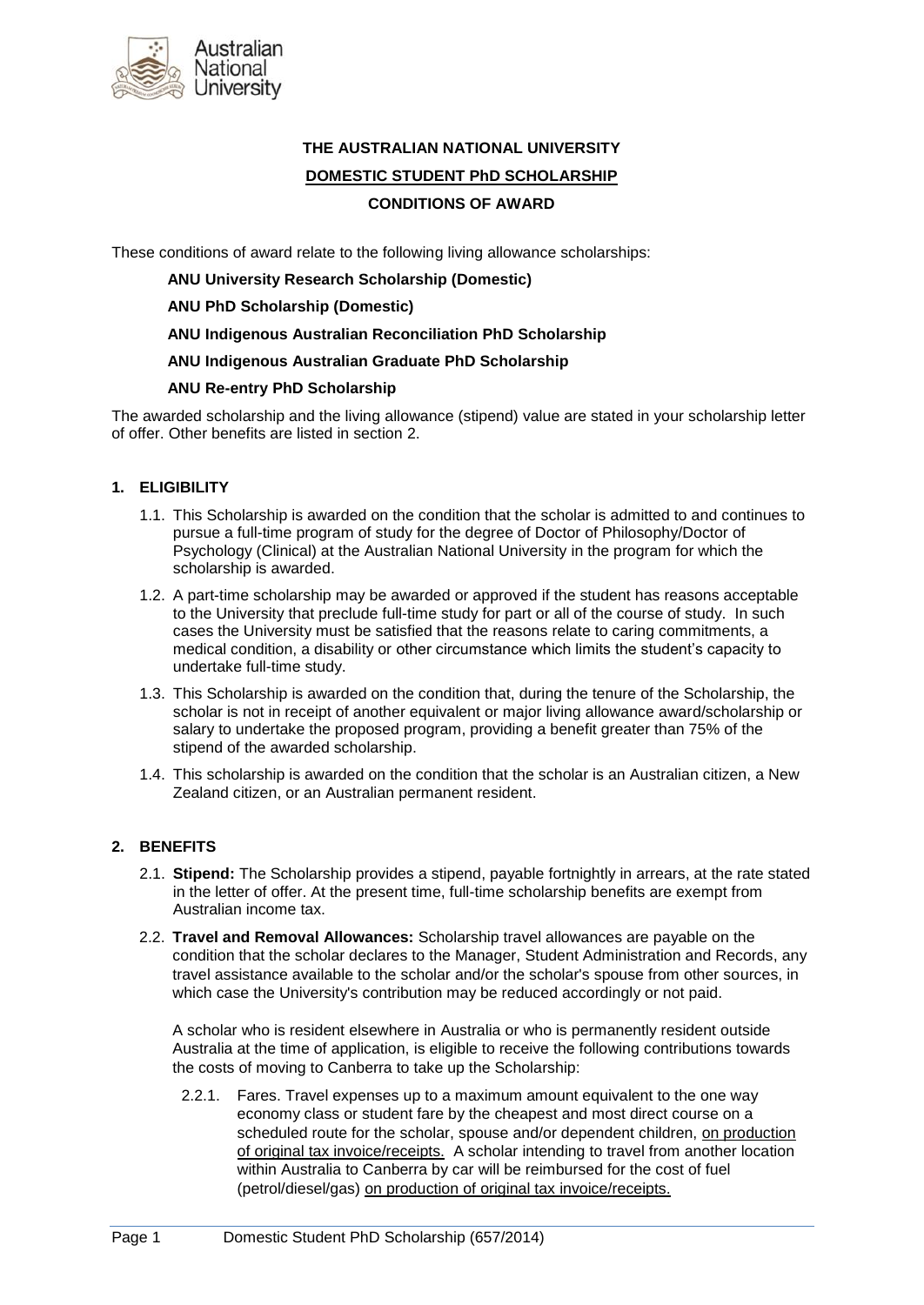

- 2.2.2. Removal Expenses. A grant towards the costs of removal of belongings to Canberra, of up to \$530 per adult, and \$262 per child with a maximum of \$1,530 per family on production of original tax invoice/receipts.
- 2.2.3. Dependents. Travel allowances, as set out above, will be paid in respect of a scholar's spouse and dependent children, where they accompany the scholar to Canberra and remain for the greater part of the scholar's program. In other cases, they are payable at the discretion of the Manager, Student Administration and Records, on application by the scholar. Where a scholar marries after the commencement date of the Scholarship, no travel allowance will be payable in respect of the spouse's journey to Canberra. Travel allowances for dependents may also be payable in the case of a *de facto* relationship. A scholar with a *de facto* partner must complete a Statutory

Declaration stating the period of continuous co-habitation to enable eligibility to be assessed by the Manager, Student Administration and Records.

Insurance, accommodation and meal costs cannot be claimed.

No assistance is payable to a scholar after completion of studies or termination of a Scholarship.

2.3. **Thesis Allowance:** A scholar is eligible to receive an allowance of up to \$840 for costs associated with the production of the PhD/DPsych(Clin) thesis. The allowance must be claimed in accordance with the Australian National University's Thesis Allowance Policy*.* The allowance must be claimed within 12 months of submission of the thesis and no more than 2 years after termination of the scholarship, unless exceptional circumstances can be demonstrated. A case outlining the exceptional circumstances must be made before approval for reimbursement can be considered.

# **3. TENURE**

- 3.1. The scholarship must be taken up in Canberra no later than the date specified in the letter of offer, unless in special circumstances another date has been determined by the University.
- 3.2. The duration of a full-time Scholarship will be three years in the first instance or such shorter period as is stated in the letter of offer (subject to 3.3).
- 3.3. Periods of study already undertaken for the PhD/DPsych(Clin) degree will be deducted from the duration of the Scholarship.
- 3.4. Periods of study undertaken for the PhD degree during suspension of the Scholarship will be deducted from the duration of the Scholarship.
- 3.5. If eligible, a scholar may apply for an extension of Scholarship by completing the *[Application](file://itsfs01.anu.edu.au/DRSS_GROUPS/CADMIN/FEES%20AND%20SCHOLARSHIPS/RESEARCH%20SCHOLARSHIPS/Conditions%20of%20Award/2012/COA%20word%20copies%20-%20not%20for%20offers/1.4.1If%20eligible,%20a%20scholar%20may%20apply%20for%20an%20extension%20of%20Scholarship%20by%20completing%20the%20Extension%20of%20Scholarship%20form%20downloadable%20from%20http:/www.anu.edu.au/sas/forms/index.php#Current_Research_Students)  [for Extension of Research Scholarship](file://itsfs01.anu.edu.au/DRSS_GROUPS/CADMIN/FEES%20AND%20SCHOLARSHIPS/RESEARCH%20SCHOLARSHIPS/Conditions%20of%20Award/2012/COA%20word%20copies%20-%20not%20for%20offers/1.4.1If%20eligible,%20a%20scholar%20may%20apply%20for%20an%20extension%20of%20Scholarship%20by%20completing%20the%20Extension%20of%20Scholarship%20form%20downloadable%20from%20http:/www.anu.edu.au/sas/forms/index.php#Current_Research_Students)* form. The maximum period of extension is six months and an extension may be sought only where the research has been delayed by circumstances beyond the scholar's control and is related to the research and is not of a personal nature. Doctor of Psychology (Clinical) students are not eligible for this extension.
- 3.6. Periods of paid sick leave, in accordance with section 3.6(2) of the ANU Research Award Rules, and maternity leave are additional to the normal duration of the Scholarship.

### **4. SPECIAL PROVISIONS IN RESPECT OF PART-TIME SCHOLARSHIPS**

4.1. A scholar holding a part-time Scholarship may at any time apply to convert the Scholarship to a full-time Scholarship for the degree of Doctor of Philosophy/Doctor of Psychology (Clinical). If the reasons for holding a part-time Scholarship were medical, a medical certificate giving clearance for full-time study must be provided.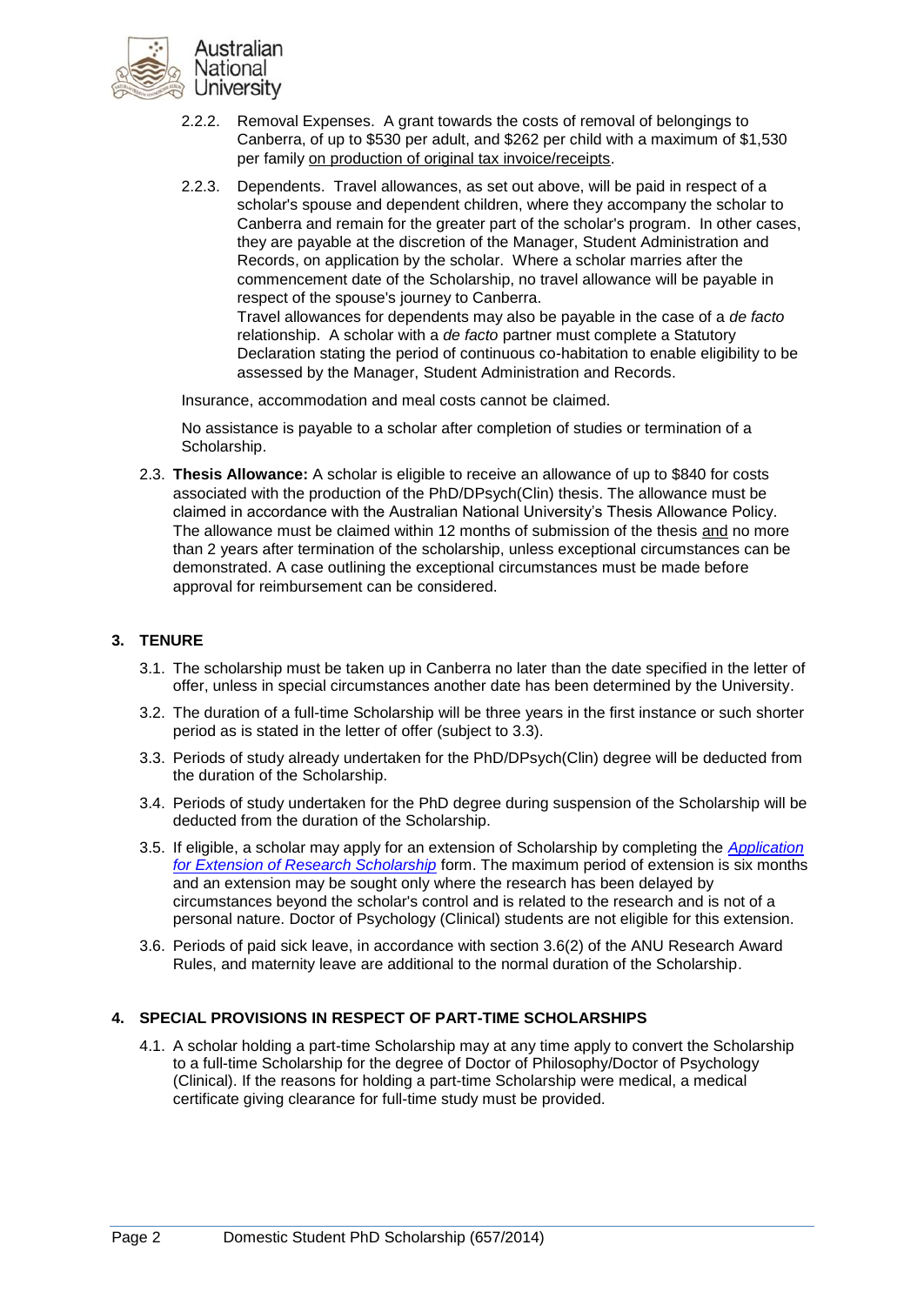

- 4.2. The University may require a scholar holding a part-time Scholarship to transfer from a parttime to a full-time Scholarship and program of study for the degree of Doctor of Philosophy/Doctor of Psychology (Clinical) if the commitment or medical condition which led to the part-time Scholarship being offered no longer applies.
- 4.3. Recipients of scholarships held under these Conditions of Award may be granted part-time award in the situation of approved concurrent study in an ANU Program. (Further information about eligibility may be obtained from the Manager, Student Administration and Records).

# **5. PROGRAM LEAVE OF ABSENCE**

A scholar who is unable to pursue their program of study should apply for program and Scholarship leave of absence by completing the *[Application for Program and Scholarship Leave -](https://apollo.anu.edu.au/default.asp?pid=7893) [Research](https://apollo.anu.edu.au/default.asp?pid=7893)* form.

- 5.1. The University may approve program and Scholarship leave of absence on **personal grounds,** which does not exceed a total period of twelve months during the tenure of the Scholarship. An application for program and Scholarship leave of absence for more than twelve months will only be considered if there are exceptional circumstances beyond the control of the scholar and must be approved by the Delegated Authority in the College.
- 5.2. A scholar whose application for program and Scholarship leave of absence is approved on **medical grounds** will continue to receive the Scholarship for the period of the program leave of absence, on receipt of a certificate signed by a registered medical practitioner which gives the nature and likely duration of the scholar's illness and certifies that the scholar is unable to pursue the program because of the illness. Medical grounds may also be used to cover leave for students with family caring responsibilities. The maximum aggregated period for receipt of the Scholarship under this provision cannot exceed 12 weeks within the duration of the scholarship.
- 5.3. A scholar whose application for program and Scholarship leave of absence is approved for **maternity reasons** will continue to receive the Scholarship for the period of the leave of absence for up to a maximum aggregate of twelve weeks within the duration of the Scholarship provided the application for program leave of absence is accompanied by a medical certificate indicating the expected date of confinement. Paid maternity leave is not available within the first twelve months of the Scholarship.
- 5.4. A scholar who is the partner of a woman giving birth may be entitled to 5 days' paid parenting leave at the time of the birth provided the Award has been held for at least twelve months at the time of application. The application for leave must be accompanied by a medical certificate confirming the date of birth.
- 5.5. In no circumstances can the program and Scholarship leave of absence exceed two years in total (which includes all circumstances outlined in Section 5, excluding 5.6)
- 5.6. A scholar is entitled to a maximum of 20 days of paid **recreation leave** per year calculated on a pro-rata basis. No more than 20 days' recreation leave may be accumulated and leave must be taken during the tenure of the Scholarship. A scholar must obtain the supervisor's agreement before recreation leave is taken.

### **6. SUSPENSION OF SCHOLARSHIP**

6.1 A student may apply for suspension of their scholarship. The approval of a suspension will be at the discretion of the scholar's College. A suspension may be appropriate if a student is studying at another institution and receives a scholarship for that study. In these circumstances the duration of the scholarship will be reduced by the periods of study undertaken towards the degree during suspension of the scholarship (unless the study was undertaken overseas as part of a Commonwealth Government financially supported international postgraduate research scholarship or award.